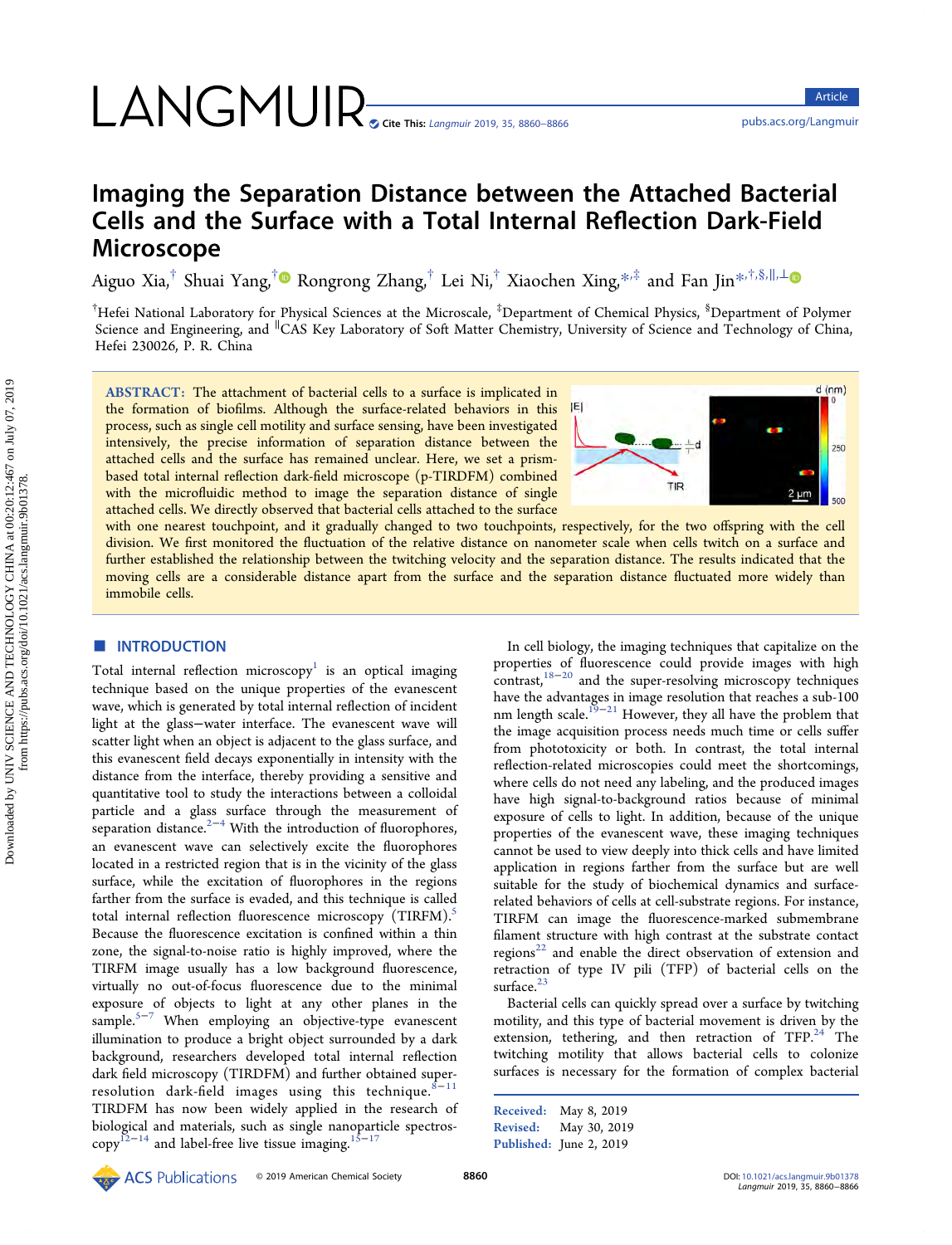<span id="page-1-0"></span>

Figure 1. Experimental setup and the designed microfluidic device. (A) Generation of total internal reflection on a glass surface, a focused laser beam was incident perpendicularly into the prism. Bacterial cells attached on the glass slide were illuminated by the evanescent wave. The scattered light was transferred into the camera, whereas the scattered light was partially blocked in the back focal plane to enable dark-field imaging. (B) Ultrathin microfluidic device was designed with a PDMS stamp sandwiched between a glass slide and a coverslip. Total internal reflection was generated on the lower surface of the glass slide. The cover glass provided a window to image.

communities called biofilms, $^{25}$  $^{25}$  $^{25}$  and it is a surface-related behavior. As the model organism for study of the motility of bacterial cells, Pseudomonas aeruginosa has been observed twitching on the surface with  $\text{TFP}^{\mathbb{Z}4}$  by the high-speed camera and bright-field microscope.<sup>26</sup> The studies have found that there is a certain angle between attached bacterial cells and surface, $27$  which indicates that the body of the attached cells is not fully in contact with the surface, but a part of the body is away from the surface. However, the more precise distance information is little known.

In nanomicrobiology, the atomic force microscope and electron microscope have facilitated the understanding of the nanoscale structural and physical properties of single bacterial cells.<sup>[28](#page-5-0)</sup> Both of them have very high resolution but these classical techniques offer damage samples or require specific conditions. The electron microscope basically needs freezing or vacuum,<sup>[29](#page-5-0)</sup> and the traditional atomic force microscope needs dried bacterial cells<sup>30</sup> or modified substrates, such as coating with gelatin, to immobilize the cells for imaging living bacterial cells.<sup>31</sup> Although the newly developed high-speed atomic force microscopy (HS-AFM) allows direct observation of cell and tissue dynamics in real time under physiological conditions, $32,33$  this technique does not apply to the cases, where cells are cultured in a flow chamber for long-term experiments. In such particular cases, there is no operation space for the tip of HS-AFM because of the spatial constraint of the chamber, and the image acquisition per frame still needs much time for scanning compared with snapshot imaging methods. Therefore, the techniques of nano−microbiology have limited application in the imaging for long-lived bacterial cells during development in culture, including the measurement of the distance-separating cells and surface when bacterial cells are twitching on a surface. In our study, we first established a microscopy method based on a prism-based total internal reflection dark-field microscope (p-TIRDFM) to eliminate coma of total internal reflection. Subsequently, we applied this method to monitor the adhesion process of the P. aeruginosa cells in a designed microfluidic device, and we imaged the intensity of scattered light in the cell-glass contact regions to indicate the distance from the surface. Then, the attached cells were cultured under continuous medium in the microfluidic device, and we monitored the real-time scattering intensity of cells to characterize the change of the distance between the bacterial cells and the surface when cells are

twitching on a surface. The images were analyzed on a singlecell scale. We directly observed that bacterial cells attached to the surface with one nearest touchpoint, and it gradually changed two touchpoints, respectively, for the two offspring with cell's division. We first monitored the fluctuation of the relative distance on the nanometer scale when cells are twitching on the surface and further established the relationship between the twitching velocity and the separation distance. Thus, our approach establishes a methodology for using the p-TIRDFM to study the surface-related behaviors of bacterial cells and can further promote the related modern research.

## **EXPERIMENTAL SECTION**

Experimental Setup. The schematic design of the TIRDFM is shown in Figure 1A. An acousto-optical tunable filter was equipped for rapid laser selection. The collimated polarized 640 nm laser (Andor) passed through a half-wave plate  $(\lambda/2)$  and then focused perpendicularly on a prism with an inclination angle of 67.8°, which results in that the evanescent wave was generated by total internal reflection at the glass−water interface. The evanescent wave can scatter light when polystyrene (PS) particles or bacterial cells used in our study are attached on the glass surface, where they are located in the evanescent field. The illuminated scattered light was collected into a sCMOS camera (Andor Neo) through a 100-fold dark field objective (Olympus 100× oil iris). Because the direction of the evanescent wave is perpendicular to the optical axis of the objective, this projects an image that is not in the center of the field to appear as wedge-shaped, known as coma. To enhance the image quality, we adjusted the numerical aperture of the dark-field objective from 1.4 to 0.6 to minimize the tail-like effects on the image.

The microfluidic device for culturing the bacterial cells contains a coverslip, a polydimethylsiloxane (PDMS) microfluidic chamber, a glass slide, an inlet part, and an outlet part (Figure 1B). A silicon substrate mold, having chambers with a height of 20  $\mu$ m, width of 1.1 mm, and length of 6 mm, was first fabricated with the SU-8 2025 photoresist (microChem) process.<sup>[34](#page-6-0)</sup> Note that the chamber is wide enough to avoid the scattered light produced by the surrounding PDMS. For preparation of the cultural device, the dimethyl siloxane monomer (SYLGARD 184) and curing agent were mixed in a 10:1 ratio. After defoaming, the mixture was poured onto the fabricated silicon wafer, and a coverslip was sunk to the bottom close to the silicon substrate. After the removal of air bubbles by vacuum, place the device (the PDMS prepolymer was sandwiched between the silicon wafer and coverslip) in an oven, set to 70  $^{\circ}$ C for a curing of 30 min. The chip containing the coverslip and the cured PDMS were cut from the silicon wafer, where the cultural channels are patterned on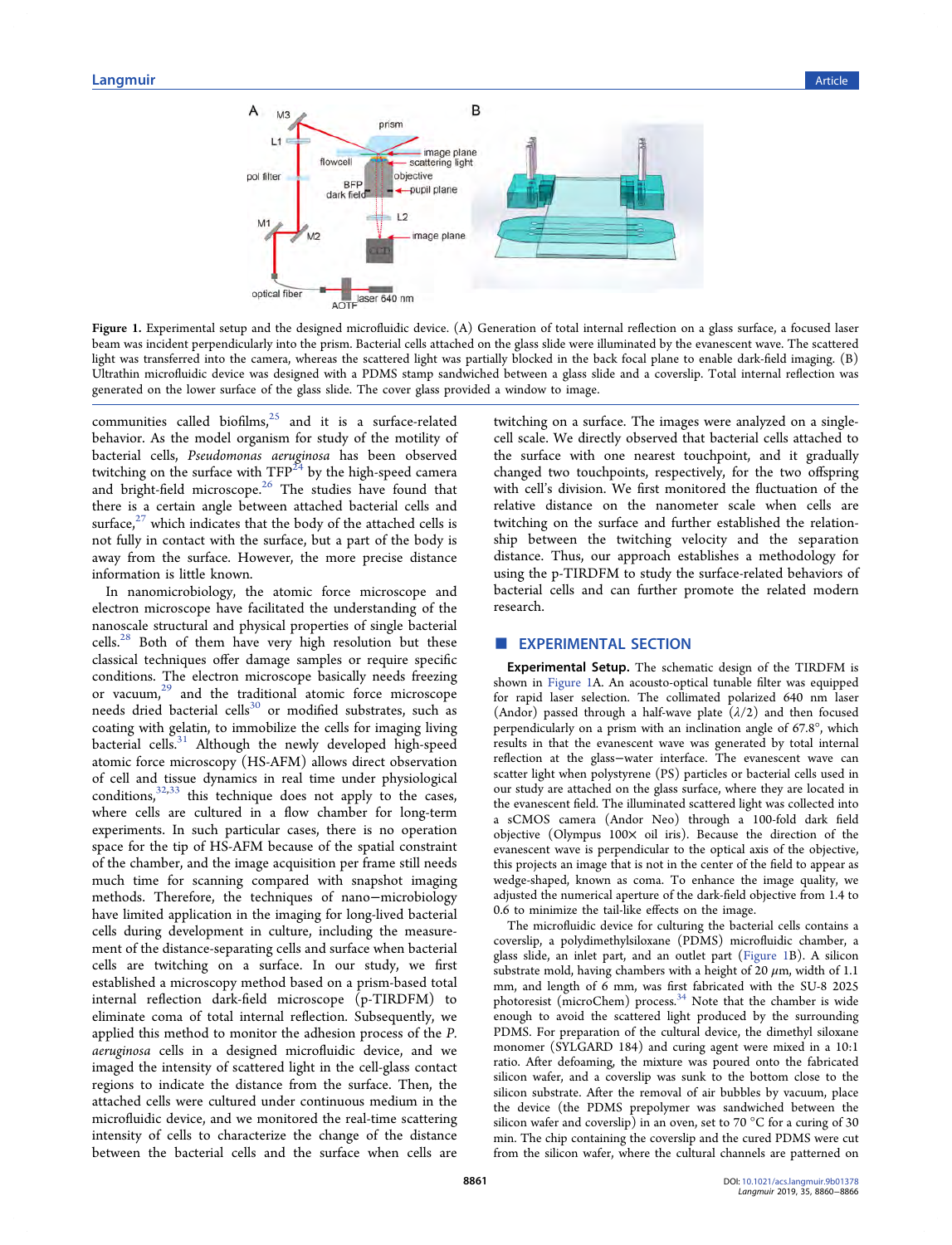## ang multiple of the control of the control of the control of the control of the control of the control of the c<br>Article of the control of the control of the control of the control of the control of the control of the contr

the surface of PDMS opposite to the coverslip. The chip (with the patterned surface facing up) and a hydrofluoric acid-cleaned glass slide were placed in an oxygen plasma cleaner for oxidation at 50 mTorr of  $H<sub>2</sub>O$  pressures and 18 W of power for 3 min. Then, the surface patterned with channels of the chip was put on the glass slide to form a conformal contact, and the cultural device was prepared.

To make the inlet and outlet parts, a slide fixed on a flat silicon wafer serves as the master. The PDMS stamps were prepared as mentioned above and cut to fit with the cultural device. Two PDMS stamps were punched with a biopsy puncher as inlets and outlets, respectively. After the plasma treatment, two PDMS stamps containing the inlets and outlets were assembled to the cultural device, and finally, the microfluidic device was fabricated [\(Figure 1B](#page-1-0)). The device was placed at 80 °C overnight for further curing.

In our microfluidic device ([Figure 1B](#page-1-0)), an ultra-thin PDMS stamp was sandwiched between a glass slide and a coverslip. The chamber is located between the glass slide and the patterned surface of the PDMS stamp, where the total internal reflection was generated on the lower surface of the glass slide. The cover glass slide provided a window to image the attached cells on the lower surface of the glass slide, and the ultrathin PDMS stamp ensures that the distance between the cover glass and the glass slide is within the work distance of a 100× objective (0.2 mm).

Cell Preparation. ΔfliC and ΔfilCΔpilA isogenic mutants of P. aeruginosa strain ATCC  $15692^{35}$  $15692^{35}$  $15692^{35}$  were used in this study, which have the stable mutations of the genome. Strains were resuscitated on LB agar plates for 24 h at 37 °C. A monoclonal colony was inoculated in 1 mL of FAB minimal medium with 30 mM glutamate as the carbon source<sup>[36](#page-6-0)</sup> and then grown in a shaker at 37 °C for 12 h. The bacterial cultures were diluted (1:100) in fresh FAB medium and cultured to an OD<sub>600</sub> of 0.8. The resultant culture was further diluted  $(1:50)$  and injected into the microfluidic device.

Imaging of TIRDFM. For the image formation, bacterial cells were illuminated by an evanescent wave from incident direction  $k_T$  at position r that refers to the lateral position in the x−y plane, and the electric field image can be written as

$$
\mathbf{E}_{\mathrm{T}}(\mathbf{r}, d) = E_0 \exp(-\beta^{-1} d) \exp(i\mathbf{k}_{\mathrm{T}} \cdot \mathbf{r})
$$
 (1)

where  $d$  refers to the distance of axial direction,  $\beta$  is a decay constant of the evanescent wave, given by  $\beta = \lambda/(4\pi \sqrt{(n_i \sin \theta)^2 - n_t^2})$ , where  $\lambda$  is the incident wavelength,  $n_i$  is the refractive index of glass,  $\theta$ is the incident angle, and  $n_t$  is the refractive index of solution. The refraction index distribution of the cells  $f(r,d)$  is illuminated with an evanescent wave incident from direction  $\mathbf{k}_T$ , with electric field  $\mathbf{E}_T(\mathbf{r},d)$ . Hence, the intensity of the TIRDFM image  $I(r,d)$  is acquired by the convolution (\*) of the electric field and the coherent point spread function  $PSF_{\text{coh}}$ 

$$
I(\mathbf{r}, d) = |(f(\mathbf{r}, d)\mathbf{E}_{\mathrm{T}}(\mathbf{r}, d))^* \mathrm{PSF}_{\mathrm{coh}}|^2 \tag{2}
$$

The coherent optical transfer function is partial of the spherical cap (Ewald). Irrespective of interference, intensity of the TIRDFM image has an exponential relationship to d, after the image is deconvolved by  $PSF_{coh}.$ 

$$
I(\mathbf{r}, d) \propto \exp(-\beta^{-1} d) \tag{3}
$$

In our study, the evanescent wave was generated at the glass−liquid interface (interface between the glass slide and the liquid culture medium), and the bacterial cells attached on the glass slide will scatter light. The camera for imaging collected the scattered light, and the scattering intensity of each pixel was analyzed to calculate the separation distance between the body of the bacterial cell and the surface using eq 3. The image of distance information was created by displaying the calculated distance of each pixel as an image, where each element specifies the color for one pixel of the image, and the location of each pixel is the same with the scattered image.

Data Processing. Bright-field (BF) images and TIRDFM images of bacterial cells were acquired for every minute if not specified. The BF images were first subjected to the recognition of single cells via a MATLAB image-processing procedure[.26,](#page-5-0)[37](#page-6-0) The moving velocity of single bacterial cells was further analyzed using a sophisticated tracking algorithm[.26](#page-5-0) The masks obtained from the BF image were shifted for 4 pixels along the incident direction  $k_T$  to merge the corresponding TIRDFM image. Assumed that the strongest scattering intensity of the bacterial cell is the nearest point to the surface, the relative distance of the bacterial cell can be calculated using eq 4

$$
d = \log \frac{\max(I_b - I_d)}{I_b - I_d} \times \beta \tag{4}
$$

where  $I<sub>b</sub>$  is the intensity of one pixel in the TIRDFM image, and  $I<sub>d</sub>$  is the corresponding intensity of the pixel in the dark image obtained in the absence of laser excitations.  $I_b - I_d$  indicates the background correction of the TIRDFM image. max returns the maximum intensity of  $I<sub>b</sub> - I<sub>d</sub>$  over all pixels of the cell regions in the corrected TIRDFM, and the location of the pixel with maximum intensity is recorded as the relative zero-distance position of the cell. In the time-course experiments, such as the process of cell growth or twitching on the surface, the relative zero-distance position corresponds to the maximum scattering intensity of the cell regions in all time-lapse images during the measurement period. We can use eq 4 to deduce changes in separation distance from changes in scattering intensity but cannot compute the absolute values of separation distance. Notably, in eqs 1 and 3, the scattering intensity also depends on the incident direction  $k_T$ ; we simplify this by only counting the bacterial cell whose long axis has an angle of 90  $\pm$  5° with the incident direction  $k_T$ .

#### ■ RESULT AND DISCUSSION

Imaging of the Distance between Standard Spheres **and the Surface.** We first verified the imaging effect of our p-TIRDFM microscopy using standard monodisperse PS particles (purchased from Thermo Fisher Scientific). As the PS particles are size-standard and highly uniform spheres, we aimed to image the scattered light of the particles absorbed on the surface to check the practicability of our p-TIRDFM method. PS particles (the diameter is  $1 \mu m$ ) suspended in FAB medium were injected into our designed microfluidic device to enable the attachment on the glass slide surface. A uniform PS sphere was thought to be attached on the surface with one nearest touchpoint, and the scattered light image should be concentric circles with a maximum diameter approximately of 1  $\mu$ m. [Figure 2](#page-3-0)A,B showed the scattered light image and the converted distance image of one attached PS particle, respectively. The brightest point in [Figure 2](#page-3-0)A corresponds to the relative distance of 0 nm in [Figure 2](#page-3-0)B, which is the nearest distance between the particle and the surface. Surrounding this point, both the distributions of scattering intensity and distance represent a set of concentric circles, which is in consistent with the uniform size of the standard particles. [Figure 2B](#page-3-0) also showed that the mean distance extending from the center point to the edges is about 500 nm, which agrees well with the radius of the particles.

We further examined the separation distance between the different positions on the PS sphere and the surface. The black curve in [Figure 2C](#page-3-0) represents the theoretic separating distance of different positions on a 1  $\mu$ m sphere from the surface, which has the shape of a quarter of a circle. Square markers in [Figure](#page-3-0) [2](#page-3-0)C are experimental data measured by calculating the mean values of pixels on the circumference of different concentric circles in [Figure 2B](#page-3-0). The results showed that the measured distance is fit to the theoretic data with good fidelity. We also monitored the change of relative distance between the attachment PS particles and the surface by calculating the mean scattering intensity at different time points and found that the distance showed a long-term stability over 10 min,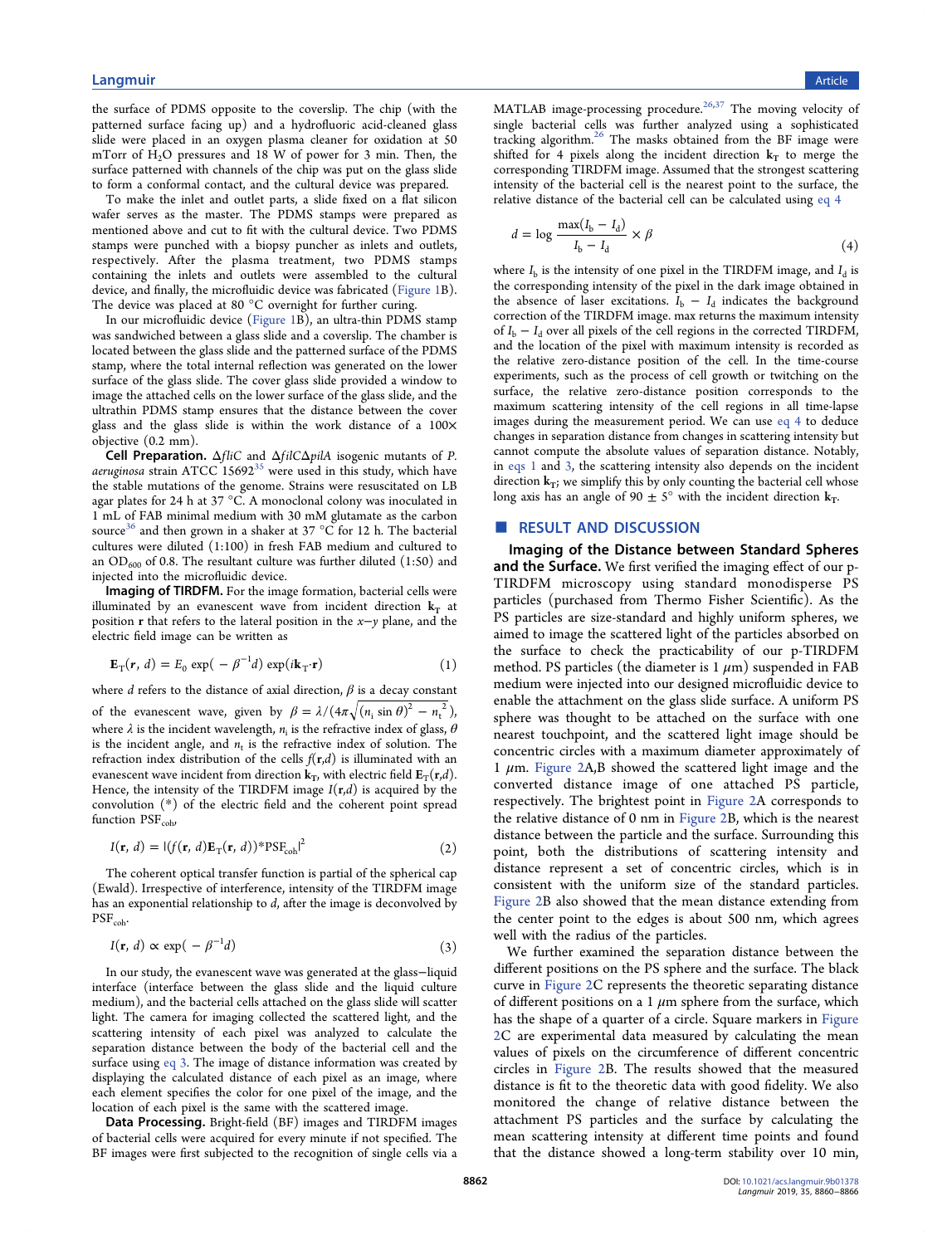<span id="page-3-0"></span>

Figure 2. p-TIRDFM image of standard PS particles  $(1 \mu m)$ .  $(A)$ Intensity distribution of a PS particle obtained by p-TIRDM. (B) Relative distance distribution of the PS particle converted by the p-TIRDM image is shown in Figure 2A. (C) Separation distance between the different positions on the PS sphere and the surface. The red curve represents the theoretic separation distance of different positions on a 1  $\mu$ m sphere apart from the surface, which has the shape of a quarter of a circle. Square markers are experimental data measured from the distance distribution image by calculating the mean values of pixels on the circumference of different concentric circles. Error bars represent mean standard deviation from three attached particles. (D) Scattering intensity of PS particles attached on the glass surface showed a long-term stability. Markers with different colors represent different particles. The scale bar for all images is 2 μm.

which indicated that the PS particles attached on the surface uniformly and tightly (Figure 2D). Taken together, the results validated the functionality and feasibility of imaging distance using our TIRDFM method.

Imaging of the Separation Distance between Attached Bacterial Cells and Surface. Next, we aimed at investigating the distance between bacterial cells and the surface. For P. aeruginosa, two modes of motilities are driven by two types of appendages: a single polar flagellum and multiple TFP.<sup>[38](#page-6-0)</sup> Swarming occurs by flagella to spread over a semisolid surface, $39$  and twitching, a well-known surface motility mode, is mediated by  $TFP.<sup>24</sup>$  We monitored the

change of scattered light of immobile cells when they are growing on the surface. The immobile cells that cannot move on the surface are ΔfilCΔpilA isogenic mutants of the wild type strain, where FilC is a key component of flagella, and PilA is the major component of TFP in P. aeruginosa. We injected ΔfilCΔpilA cells into the microfluidic device, and surfaceattached cells were cultured under a shear strength (1.7 Pa). The shear stress enabled the long axis orientation of attached cells parallel to the flow and further ensured that the angle between the incident direction  $k_T$  and the long axis of the bacterial cell is same for all attached cells. The scattering intensity of the attached cells was imaged by TIRDFM, and the converted relative distance image of attached ΔfilCΔpilA cells was shown in Figure 3A (left panel). The distance image demonstrated that the middle of cell's body is the nearest position to the surface, and the two poles have a relative distance of 200 nm apart from the surface. Most interestingly, we observed that the relative distance varied with the cell growth on the surface (Figure 3A, right panel). The relative nearest touchpoint gradually shifted from the middle to the two poles and finally changed two touchpoints, respectively, for the two offspring with the development of the mother cell division (Figure 3B).

Relationship between Twitching Velocity and Separation Distance When Bacteria Cells Move on the Surface. To isolate twitching motility in P. aeruginosa, we then employed ΔfliC cells, the flagellum-deficient mutant of the wild type and monitored the twitching of ΔfliC cells on the glass slide surface of our designed microfluidic device using BF microscopy (1 fps). We simultaneously monitored the scattering intensity of the twitching cells using TIRDFM microscopy. The twitching velocity of the single bacterial cell was acquired by tracking each cell of BF images using automated tracking algorithms, $26$  and the separation distance between the twitching cells and the surface was calculated by analyzing the corresponding TIRDFM image. [Figure 4A](#page-4-0),B showed two representative types of twitching motility: (A) mobile cell, whose average moving velocity is about 0.02  $\mu$ m/s; (B) immobile cell, whose average moving velocity is about 0.0015  $\mu$ m/s. Note that the velocity of the immobile cell was mainly attributed to the displacement of the centroid of the cell caused by growth. $^{26}$  $^{26}$  $^{26}$  The yellow lines in bright-field images indicated the movement trajectories of cells. The results showed that the separation distance from the surface fluctuates widely for the fast-twitching cell (mean distance during 30



Figure 3. Relative separation distance of single cells on the surface. (A). Left panel: Relative separation distance image of ΔfilCΔpilA cells oriented perpendicular to the evanescent wave. Right panel: Relative separation distance image with the cell division. Interval of each image is 20 min. The scale bar is 2  $\mu$ m, and color bar is the relative bacterial relative separation distance. (B–E) Relative separation distance along the long axis of the cell shown in A (right panel) at 20, 40, 60, and 80 min, respectively. (B) Middle of the bacterial body attached to the surface. (C,D) One pole of the bacterial body attached to the surface. (E) Bacterial Z-ring appears before cell division.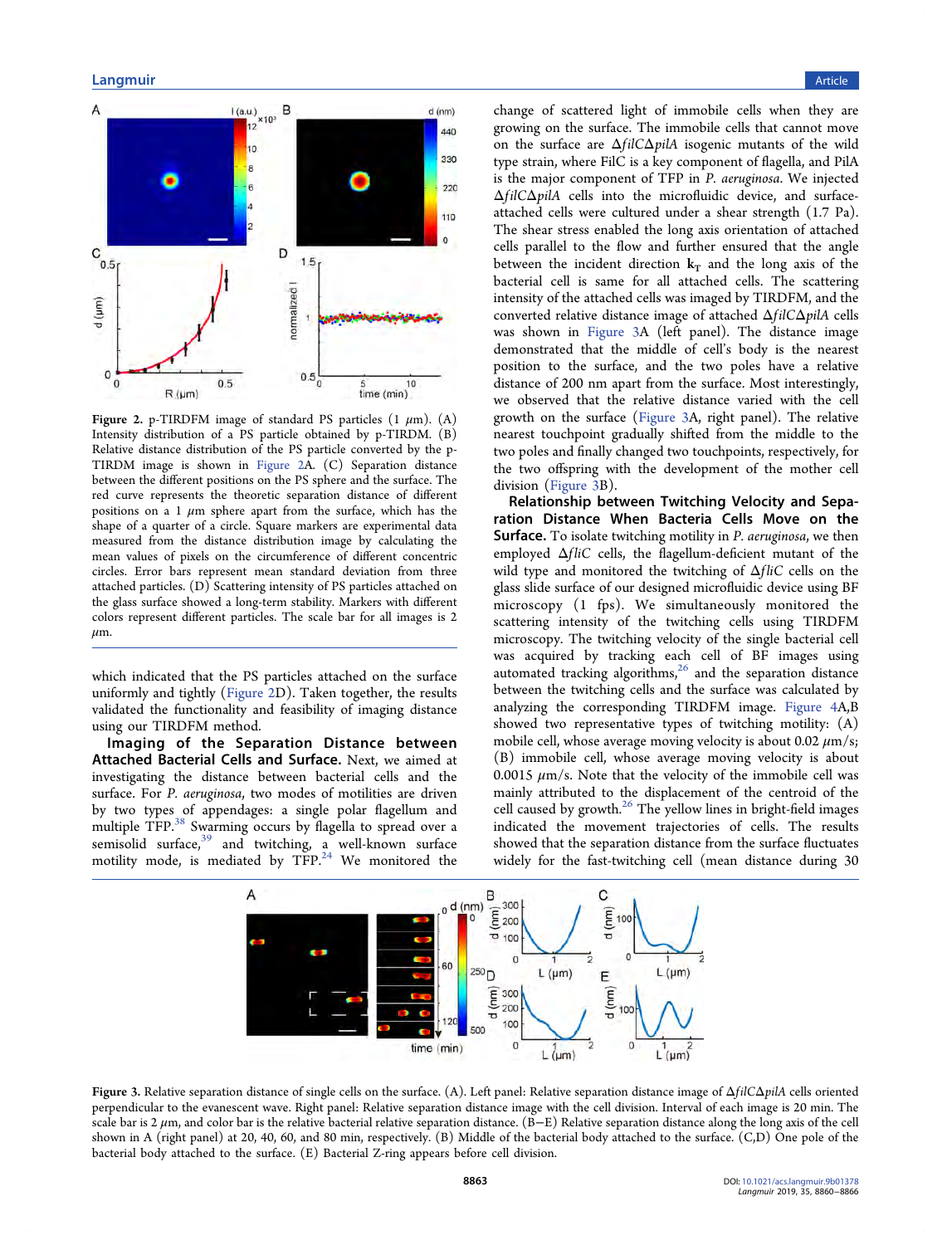<span id="page-4-0"></span>

Figure 4. Relationship between the twitching velocity of  $\Delta filC$  cells and the separation distance.  $(A,B)$  Representative separation distance apart from the surface of (A) a moving cell and (B) an immobile cell. Subpanels show the bright-field micrographs, the relative separation distance changes with time, and the instantaneous velocity with time, respectively. The scale bar for all micrographs is  $2 \mu m$ . (C,D) Relative separation distance and velocity distribution of (C) moving cells whose average velocity was higher than 0.02  $\mu$ m/s and (D) immobile cells whose average velocity was less than 0.002  $\mu$ m/s. It has shown that the separation distance for the moving group has a larger fluctuation range than that for the immobile group. Upside: Distribution of relative distance; right side: distribution of velocity.

min: 68 nm; the maximum distance: 150 nm), while the distance is smaller and shows a relative stability for the nearly immobile cell (mean distance during 30 min: 22 nm; the maximum distance: 61 nm).

We further investigated the relationship between the twitching velocity and the separation distance statistically. We examined two distinctive groups of cells, which were classified artificially by their moving velocity. The cells with an average moving velocity less than  $0.002 \ \mu m/s$  were defined as the immobile group, and the cells with an average moving velocity higher than 0.02  $\mu$ m/s were identified as the moving group. Figure 4C,D displayed the map for illustration of the relationship between the twitching velocity and separation distance for the two groups, respectively, and the corresponding distributions of velocity and distance. It showed that the separation distance for the moving group has a lager fluctuation ranging from 0 to 100 nm than the immobile group (ranges: 0−50 nm), and the statistical data are in accordance with the above single cell results (Figure 4A,B). We then computed the coefficient of variation (CV; standard deviation divided by the mean) of separation distance to quantify the fluctuation. The moving group has a nearly 2-foldhigher of CV than the immobile group (moving group: a mean of 57 nm, standard deviation of 52 nm, and CV of 0.94; immobile group: a mean of 20 nm, standard deviation of 11 nm, and CV of 0.55). The results further confirmed the large fluctuation of separation distance for the fast-moving cells.

In this study, we presented an imaging method combining TIRDFM with microfluidic technology, and we obtained high-

resolution images of scattered light when bacterial cells attached on the glass-slide surface. Based on the nature of the evanescent wave, we deduced the relative separation distance by analyzing the measured scattering intensity, and furthermore, we observed the changes of distances between the bacterial cells and the surface sensitively on the nanometer scale. Compared with the other nanoscale imaging methods, such as the atomic force microscope<sup>31,[32,40](#page-6-0)</sup> and electron microscope,<sup>[29](#page-5-0)</sup> our established TIRDFM method does not need surface modification, freezing, or vacuum, and most importantly, we can image the individual bacterial cells with high image acquisition frequency in real time for a long time. Besides, the high-resolution light-based microscopy techniques, such as image-scanning microscopy, $41$  stimulated emission depletion microscopy, $42$  photoactivated localization microscopy,<sup>[43](#page-6-0)</sup> and stochastic optical reconstruction microscopy,[44](#page-6-0) can image the cell morphology and structures at the length scale of a sub-100 nm, but the z-axis resolution is still insufficient for investigating the change of separation distance apart from the surface.

In bacteriology, biofilm initialization, development, and formation depend critically on how planktonic bacterial cells adjust their motility mechanisms to acclimate to the surface circumstances.[45](#page-6-0) Our results established the relationship between the twitching velocity and the separation distance when bacterial cells move on a surface, and this connection may help us to understand the surface-related behaviors during the biofilm formation. The relative further separation distance of the fast-moving bacterial cells could enable them to detach from the surface to colonize new places more easily, which may be a possibility of the detaching mechanism in early bacterial biofilm communities.<sup>[46](#page-6-0)</sup> We expect our TIRDFM method of imaging bacterial separation distance to be widely applicable. The TIRDFM method is well compatible with other microscopies, such as wide-field and fluorescence microscopies. Combining with other microscopies, one now should be able to monitor the cell behaviors on the surface, including twitching motility, metabolism and conjugation, and the separation distance simultaneously. The study of cell basic physiological processes in the formation of bacterial biofilms on a surface, especially at the early stage, shows an important field of fundamental research, and our method has the potential to accelerate this process. In addition, it should also be possible to study the interaction of living bacterial cells with different surfaces using the TIRDFM method.

#### ■ **CONCLUSIONS**

In summary, we have shown that the scattered images induced by the evanescent wave enabled the observation of separation distance between the attached bacterial cells and the surface. We first observed that a standard PS sphere attached on the glass slide with one nearest touchpoint and the separation distance has virtually no change during a long period. For bacterial cells, the bulk cells attached to the surface with one nearest touchpoint at first, but when they are growing on the surface, the relative nearest touchpoint gradually shifted from the middle to the two poles and finally changed two touchpoints, respectively, for the two offspring. We further established the relationship between the twitching velocity and the separation distance when cells move on the surface, and the results indicated that the moving cells are a considerable distance apart from the surface, and the separation distance fluctuated widely due to twitching.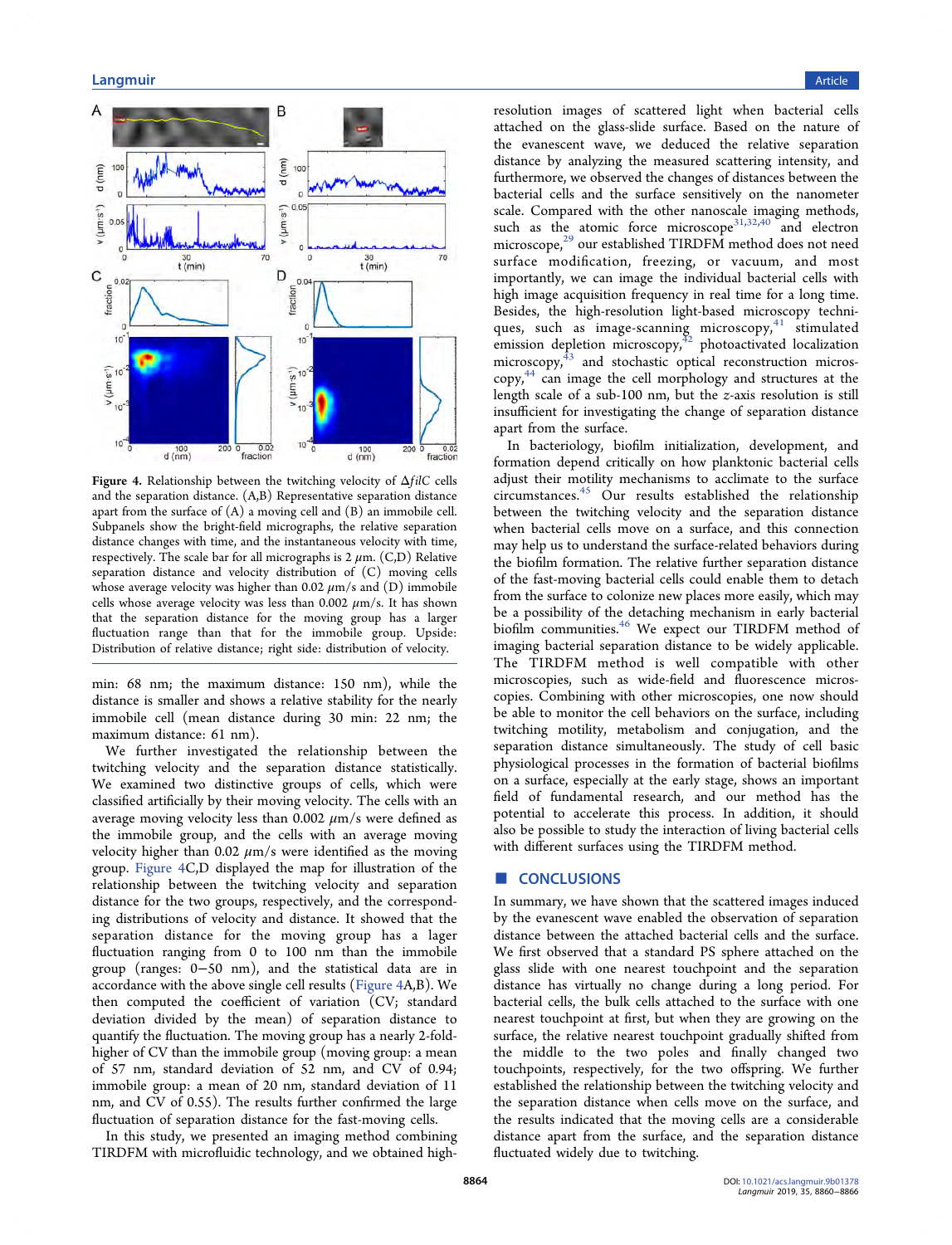# <span id="page-5-0"></span>ang multiple of the control of the control of the control of the control of the control of the control of the c<br>Article of the control of the control of the control of the control of the control of the control of the contr

Moreover, the approach provides a promising methodology for leveraging the tools of evanescent wave-based microscopy to explore the interaction between bacterial cells and surfaces, and the surface-related basic research in the process of biofilm development. We anticipate that the TIRFDM method, combining with other methods, including fluorescent labels, single-molecule localization, and fluorescence microscopy, will make it a commonly used tool in bacteriology, even in life sciences.

#### **E** AUTHOR INFORMATION

#### Corresponding Authors

\*E-mail: [xingxc@ustc.edu.cn.](mailto:xingxc@ustc.edu.cn) Phone: +86-551-63606925. Fax: +86-551-63606743 (X.X.).

\*E-mail: [fjinustc@ustc.edu.cn](mailto:fjinustc@ustc.edu.cn) (F.J.).

#### ORCID<sup>®</sup>

Shuai Yang: [0000-0001-8325-4994](http://orcid.org/0000-0001-8325-4994)

Fan Jin: [0000-0003-2313-0388](http://orcid.org/0000-0003-2313-0388)

#### Present Address

 $\perp$ Fan Jin, Institute of Synthetic Biology, Shenzhen Institutes of Advanced Technology, Chinese Academy of Sciences, Shenzhen 518055, China.

#### Author Contributions

A.X. and S.Y. contributed equally to this work. F.J. and X.X. conceived the project. A.X., S.Y., R.Z., and L.N. performed the experiments. A.X. and S.Y. contributed jointly to data interpretation and manuscript preparation. All authors have given approval to the final version of the manuscript.

#### **Notes**

The authors declare no competing financial interest.

#### ■ ACKNOWLEDGMENTS

The National Natural Science Foundation of China (31700745, 21774117, and 31700087) and the Fundamental Research Funds for the Central Universities (WK2340000066, WK2030020023, and WK3450000003) supported this work.

#### ■ REFERENCES

(1) Wilks, P. A., Jr.; Hirschfeld, T. Internal Reflection Spectroscopy; John Wiley and Sons: New York 1967.

(2) Prieve, D. C.; Luo, F.; Lanni, F. Brownian motion of a hydrosol particle in a colloidal force field. Faraday Discuss. Chem. Soc. 1987, 83, 297−307.

(3) Prieve, D. C.; Frej, N. A. Total internal reflection microscopy: a quantitative tool for the measurement of colloidal forces. Langmuir 1990, 6, 396−403.

(4) Walz, J. Y. Measuring particle interactions with total internal reflection microscopy. Curr. Opin. Colloid Interface Sci. 1997, 2, 600− 606.

(5) Axelrod, D.; Thompson, N. L.; Burghardt, T. P. Total internal reflection fluorescent microscopy. J. Microsc. 1983, 129, 19−28.

(6) Axelrod, D. Total Internal Reflection Fluorescence Microscopy in Cell Biology. Traffic 2001, 2, 764−774.

(7) Fort, E.; Grésillon, S. Surface enhanced fluorescence. J. Phys. D: Appl. Phys. 2008, 41, 013001.

(8) Ueno, H.; Nishikawa, S.; Iino, R.; Tabata, K. V.; Sakakihara, S.; Yanagida, T.; Noji, H. Simple Dark-Field Microscopy with Nanometer Spatial Precision and Microsecond Temporal Resolution. Biophys. J. 2010, 98, 2014−2023.

(9) von Olshausen, P.; Rohrbach, A. Coherent total internal reflection dark-field microscopy: label-free imaging beyond the diffraction limit. Opt. Lett. 2013, 38, 4066−4069.

(10) Hill, D. J.; Pinion, C. W.; Christesen, J. D.; Cahoon, J. F. Waveguide Scattering Microscopy for Dark-Field Imaging and Spectroscopy of Photonic Nanostructures. ACS Photonics 2014, 1, 725−731.

(11) Jünger, F.; Olshausen, P. v.; Rohrbach, A. Fast, label-free superresolution live-cell imaging using rotating coherent scattering (ROCS) microscopy. Sci. Rep. 2016, 6, 30393.

(12) Jain, P. K.; Lee, K. S.; El-Sayed, I. H.; El-Sayed, M. A. Calculated Absorption and Scattering Properties of Gold Nanoparticles of Different Size, Shape, and Composition: Applications in Biological Imaging and Biomedicine. J. Phys. Chem. B 2006, 110, 7238−7248.

(13) Hu, M.; Novo, C.; Funston, A.; Wang, H.; Staleva, H.; Zou, S.; Mulvaney, P.; Xia, Y.; Hartland, G. V. Dark-field microscopy studies of single metal nanoparticles: understanding the factors that influence the linewidth of the localized surface plasmon resonance. J. Mater. Chem. 2008, 18, 1949−1960.

(14) Kelly, K. L.; Coronado, E.; Zhao, L. L.; Schatz, G. C. The Optical Properties of Metal Nanoparticles: The Influence of Size, Shape, and Dielectric Environment. J. Phys. Chem. B 2003, 107, 668− 677.

(15) Huang, X.; El-Sayed, I. H.; Qian, W.; El-Sayed, M. A. Cancer Cell Imaging and Photothermal Therapy in the Near-Infrared Region by Using Gold Nanorods. J. Am. Chem. Soc. 2006, 128, 2115−2120. (16) Schultz, S.; Smith, D. R.; Mock, J. J.; Schultz, D. A. Single-target molecule detection with nonbleaching multicolor optical immunolabels. Proc. Natl. Acad. Sci. U.S.A. 2000, 97, 996.

(17) Murphy, C. J.; Gole, A. M.; Stone, J. W.; Sisco, P. N.; Alkilany, A. M.; Goldsmith, E. C.; Baxter, S. C. Gold Nanoparticles in Biology: Beyond Toxicity to Cellular Imaging. Acc. Chem. Res. 2008, 41, 1721− 1730.

(18) Schulz, O.; Pieper, C.; Clever, M.; Pfaff, J.; Ruhlandt, A.; Kehlenbach, R. H.; Wouters, F. S.; Grosshans, J.; Bunt, G.; Enderlein, J. Resolution doubling in fluorescence microscopy with confocal spinning-disk image scanning microscopy. Proc. Natl. Acad. Sci. U.S.A. 2013, 110, 21000.

(19) Kner, P.; Chhun, B. B.; Griffis, E. R.; Winoto, L.; Gustafsson, M. G. L. Super-resolution video microscopy of live cells by structured illumination. Nat. Methods 2009, 6, 339.

(20) Huang, B.; Bates, M.; Zhuang, X. Super-Resolution Fluorescence Microscopy. Annu. Rev. Biochem. 2009, 78, 993−1016. (21) Schermelleh, L.; Heintzmann, R.; Leonhardt, H. A guide to

super-resolution fluorescence microscopy. J. Cell Biol. 2010, 190, 165. (22) Lang, T.; Wacker, I.; Wunderlich, I.; Rohrbach, A.; Giese, G.;

Soldati, T.; Almers, W. Role of Actin Cortex in the Subplasmalemmal Transport of Secretory Granules in PC-12 Cells. Biophys. J. 2000, 78, 2863−2877.

(23) Skerker, J. M.; Berg, H. C. Direct observation of extension and retraction of type IV pili. Proc. Natl. Acad. Sci. U.S.A. 2001, 98, 6901.

(24) Mattick, J. S. Type IV Pili and Twitching Motility. Annu. Rev. Microbiol. 2002, 56, 289−314.

(25) Harshey, R. M. Bacterial Motility on a Surface: Many Ways to a Common Goal. Annu. Rev. Microbiol. 2003, 57, 249−273.

(26) Ni, L.; Yang, S.; Zhang, R.; Jin, Z.; Chen, H.; Conrad, J. C.; Jin, F. Bacteria differently deploy type-IV pili on surfaces to adapt to nutrient availability. npj Biofilms Microbiomes 2016, 2, 15029.

(27) Jin, F.; Conrad, J. C.; Gibiansky, M. L.; Wong, G. C. L. Bacteria use type-IV pili to slingshot on surfaces. Proc. Natl. Acad. Sci. U.S.A. 2011, 108, 12617.

(28) Dufrêne, Y. F. Towards nanomicrobiology using atomic force microscopy. Nat. Rev. Microbiol. 2008, 6, 674.

(29) Prigent-Combaret, C.; Prensier, G.; Le Thi, T. T.; Vidal, O.; Lejeune, P.; Dorel, C. Developmental pathway for biofilm formation in curli-producing Escherichia coli strains: role of flagella, curli and colanic acid. Environ. Microbiol. 2000, 2, 450−464.

(30) Gould, S. A. C.; Drake, B.; Prater, C. B.; Weisenhorn, A. L.; Manne, S.; Hansma, H. G.; Hansma, P. K.; Massie, J.; Longmire, M.; Elings, V.; Northern, B. D.; Mukergee, B.; Peterson, C. M.; Stoeckenius, W.; Albrecht, T. R.; Quate, C. F. From atoms to integrated circuit chips, blood cells, and bacteria with the atomic force microscope. J. Vac. Sci. Technol., A 1990, 8, 369−373.